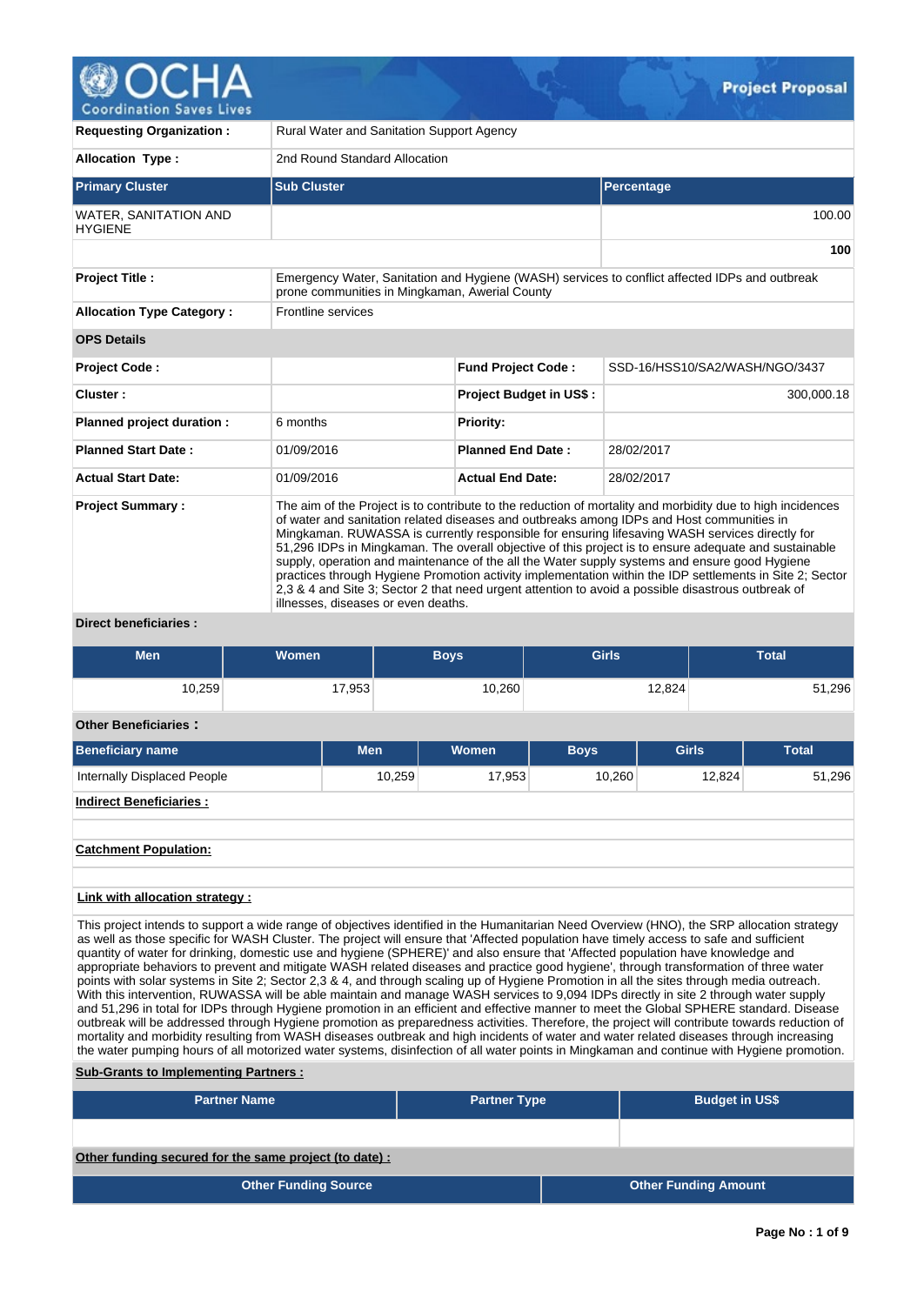## **Organization focal point :**

| <b>Name</b>   | <b>Title</b>    | <b>Email</b>            | <b>IPhone</b> |
|---------------|-----------------|-------------------------|---------------|
| MODI Alphonse | Program Manager | alk.modi@gmail.com      | +211959001540 |
| JOSEPH kenyi  | Director        | kenyijoseph@yahoo.co.uk | +211952209999 |

### **BACKGROUND**

### **1. Humanitarian context analysis**

After fighting broke out South Sudan and other parts of the Country in December 2013, an influx of IDPs arrived in Mingkaman because they feel safe in Mingkaman and plan to stay in these camps as peace talks between the warring parties/forces failed to end hostilities and ensure protection of civilian lives. And two years later, the humanitarian situation has not improved to desired satisfaction. The increase in population in the camps led to increased water stress, particularly in Site 2; sector 2, 3,& 4 where water supply is periodically pumped using generators but also challenged by the constant absence of Diesel fuel to run these generators. Therefore, there is need to increase safe water supply given that the current water facilities can not provide continuous and adequate safe water to meet the needs of IDPs in these sectors of site 2 as expected.

Without enough access to adequate safe water, the IDPs' health and hygiene can not be achieved. There are high incidents among the IDPs of WASH disease outbreak and high incidents of water-borne and water related diseases like diarrhoea (leading to AWD), Hepatitis E and cholera thus straining the limited health care services.

### **2. Needs assessment**

According to WASH EPR team and National WASH Cluster, a huge or majority of the IDP population in Mingkaman is in need of urgent WASH services especially in the critical areas of Sanitation and Hygiene given the mere fact that there are no acting WASH partners on ground to implement a large scale sanitation program. Sanitation has been seen and realized to be complementing and going hand in hand with all other WASH components like hygiene and safe water operation and maintenance. IDP populations in Site 0 and site 2 are not covered by any Sanitation activity, however there is support of sanitation activities in neigbouring sites of site 1 and site 3. Also with huge IDP numbers in Mingkaman coupled with limited humanitarian agents in the area, there is urgent need for the available WASH partners on ground to act immediate and support any initiative that will ensure moderate and acceptable WASH standards in Mingkaman

there has been alarming cholera situation in Mingkaman of late, and therefore there is need to urgently respond to the urgent WASH gaps left in Mingkaman as these IDPs are more vulnerable.

### **3. Description Of Beneficiaries**

RUWASSA is targeting all 51,296 IDPs for Hygiene Promotion through Hygiene promotion outreach program without discrimination, and 9,094 IDPs in Site 2; sector 2, 3, & 4 where the project intends to transform the 3 water points there with Solar powered system. These IDP beneficiaries include mostly women , children, the elderly, the sick, and persons with disability who came from Duk County, Twic East County and Jonglei State where there is unpredictable security environment and lack of sufficient and proper WASH services.

### **4. Grant Request Justification**

With over 8 years of experience in WASH sector, and with proven strategy that enables lifesaving response in emergency and provision of regular WASH services in recovery phase. RUWASSA has been providing WASH lifesaving services in Mingkaman, Awerial County since the violence broke out in December 2013 in South Sudan through different funding (UNICEF, CHF, IOM & CRS). Because of the proactive role in Mingkaman WASH response, RUWASSA has been designated as the WASH focal point Agency for Mingkaman by the WASH Cluster. RUWASSA is providing safe water in the whole Mingkaman IDP camp through motorized pumps on solar systems and generators, and hand pumps according to SPHERE standards and WASH Cluster guidelines.

The grant intends to transform 3 water points from generator run systems to Solar powered systems, this is given the fact that, Diesel fuel for running these generators are not really available and reliable, and also generator run water systems are expensive in the long term. In addition to this, water supply powered by solar systems, are a more sustainable approach for sufficiency, cheaper and easy to maintain as it requires few number of staffing and skills. The solar powered transformation for water supply initiative is environmental friendly since no or limited pollution is realized to the atmosphere.

### **5. Complementarity**

RUWASSA has been ensuring WASH services in Mingkaman since 2014 during the humanitarian response in Mingkaman to date supporting the thousands of IDPs displaced from Jonglei state and other neighboring areas like Duk and twic East counties. This project is to ensure the that there is continuous WASH services support, operation of WASH facilities and risk mitigation of any possible outbreak of any WASH related diseases in Mingkaman within the IDP settlement. RUWASSA will continue to support these related WASH activities for 6 months (from September 2016 to February 2017).

The previous CHF project for 1st standard allocation 2016 ensured the safe clean and sufficient water supply and storage through installation of 8 Plastic tank containers (@ of 5000litres) at worn out water schemes, replacement of submersible pumps. 4 new boreholes drilled and installed with hand pumps were constructed at the new IDP settlement in sector 7 and sector 4 of site 1 for the IDPs of the new arrivals serving more than 2,560 IDPs directly. And facilitated hygiene promotion activities through mass awareness and sensitization in Mingkaman IDP settlement. This new project will ensure the sustainability use and management of all tangible WASH facilities through active participation of Water management committee members at all water points and House-to-house, community, sanitation hygiene promotion campaigns and practices.

### **LOGICAL FRAMEWORK**

### **Overall project objective**

To contribute towards reduction of mortality and morbidity resulting from WASH related disease outbreak and water related diseases by ensuring sufficient supply of safe water through out the day at all Solar powered schemes to supplement existing water points and ensure adequate water supply, Ensure that through sensitization and distribution of water treatment supplements like Aquatabs/Pur to the IDP beneficiaries, and support in Sanitation through risk mitigation measures like latrine decommissioning, provision of latrine slabs, plastic sheeting at household level for IDP target beneficiaries.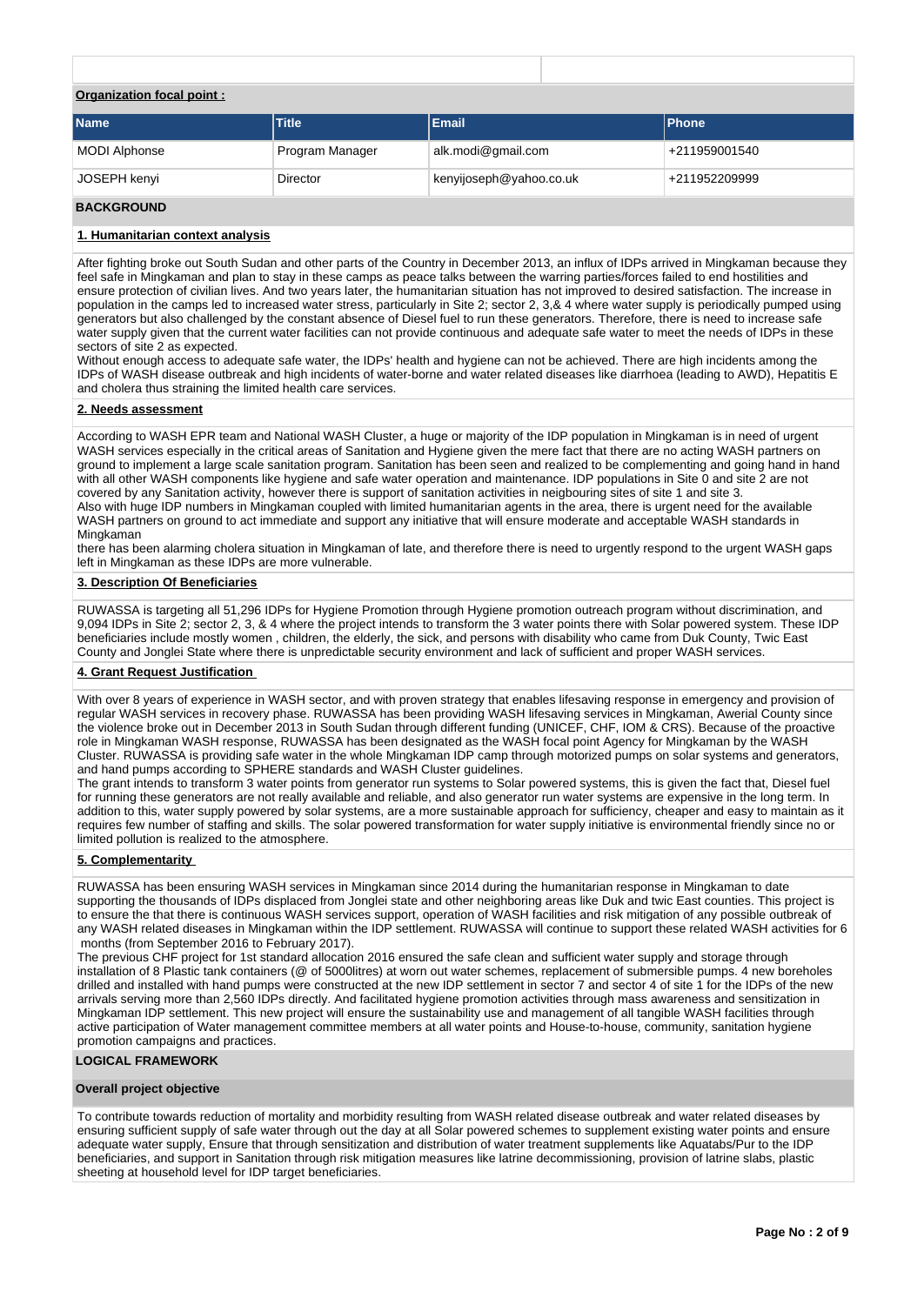|                                                                                                                                                                                                                                                                                                                                                                                                                                                                                                                                                         | <b>WATER, SANITATION AND HYGIENE</b>                                                                                                                                 |                                                                                                                                          |            |                                 |             |              |               |  |  |
|---------------------------------------------------------------------------------------------------------------------------------------------------------------------------------------------------------------------------------------------------------------------------------------------------------------------------------------------------------------------------------------------------------------------------------------------------------------------------------------------------------------------------------------------------------|----------------------------------------------------------------------------------------------------------------------------------------------------------------------|------------------------------------------------------------------------------------------------------------------------------------------|------------|---------------------------------|-------------|--------------|---------------|--|--|
|                                                                                                                                                                                                                                                                                                                                                                                                                                                                                                                                                         | <b>Cluster objectives</b>                                                                                                                                            | <b>Strategic Response Plan (SRP) objectives</b>                                                                                          |            | <b>Percentage of activities</b> |             |              |               |  |  |
| (SPHERE)                                                                                                                                                                                                                                                                                                                                                                                                                                                                                                                                                | CO1: Affected populations have timely<br>access to safe and sufficient quantity of<br>water for drinking, domestic use and hygiene                                   | HRP 2016 SO1: Save lives and alleviate<br>suffering through safe access to services and<br>resources with dignity                        |            |                                 |             |              | 60            |  |  |
| good hygiene                                                                                                                                                                                                                                                                                                                                                                                                                                                                                                                                            | CO3: Affected populations have knowledge<br>and appropriate behaviors to prevent and<br>mitigate WASH related diseases and practice                                  | HRP 2016 SO2: Ensure communities are<br>protected, capable and prepared to cope with<br>significant threats                              | 20         |                                 |             |              |               |  |  |
| a secure environment                                                                                                                                                                                                                                                                                                                                                                                                                                                                                                                                    | CO2: Affected populations are enabled to<br>practice safe excreta disposal with dignity in                                                                           | HRP 2016 SO1: Save lives and alleviate<br>suffering through safe access to services and<br>resources with dignity                        |            |                                 |             |              | 20            |  |  |
| <b>Contribution to Cluster/Sector Objectives</b> : By increasing safe water pumping time throughout the year powered by solar systems and<br>backed up by standby generators in Site 2; sector 2, 3,& 4 the IDP population there will be guaranteed adequate and safe water supply. And<br>through the scale up of Hygiene promotion through public/mass outreach programs, the affected populations would have knowledge and<br>appropriate behaviors to prevent and mitigate WASH related diseases and practice good hygiene and safe waste disposal. |                                                                                                                                                                      |                                                                                                                                          |            |                                 |             |              |               |  |  |
| <b>Outcome 1</b>                                                                                                                                                                                                                                                                                                                                                                                                                                                                                                                                        |                                                                                                                                                                      |                                                                                                                                          |            |                                 |             |              |               |  |  |
|                                                                                                                                                                                                                                                                                                                                                                                                                                                                                                                                                         | IDPs in Mingkaman site 2 have access to improved safe drinking water                                                                                                 |                                                                                                                                          |            |                                 |             |              |               |  |  |
| Output 1.1                                                                                                                                                                                                                                                                                                                                                                                                                                                                                                                                              |                                                                                                                                                                      |                                                                                                                                          |            |                                 |             |              |               |  |  |
| <b>Description</b>                                                                                                                                                                                                                                                                                                                                                                                                                                                                                                                                      |                                                                                                                                                                      |                                                                                                                                          |            |                                 |             |              |               |  |  |
|                                                                                                                                                                                                                                                                                                                                                                                                                                                                                                                                                         | Adequate Safe clean water is provided in Mingkaman to the IDPs                                                                                                       |                                                                                                                                          |            |                                 |             |              |               |  |  |
| <b>Assumptions &amp; Risks</b>                                                                                                                                                                                                                                                                                                                                                                                                                                                                                                                          |                                                                                                                                                                      |                                                                                                                                          |            |                                 |             |              |               |  |  |
|                                                                                                                                                                                                                                                                                                                                                                                                                                                                                                                                                         | Sudden influx of IDPs into MIngkaman<br>Security and political unrest in the County and the Country<br>Proper use and management of all productive safe water points |                                                                                                                                          |            |                                 |             |              |               |  |  |
| <b>Activities</b>                                                                                                                                                                                                                                                                                                                                                                                                                                                                                                                                       |                                                                                                                                                                      |                                                                                                                                          |            |                                 |             |              |               |  |  |
| Activity 1.1.1                                                                                                                                                                                                                                                                                                                                                                                                                                                                                                                                          |                                                                                                                                                                      |                                                                                                                                          |            |                                 |             |              |               |  |  |
|                                                                                                                                                                                                                                                                                                                                                                                                                                                                                                                                                         |                                                                                                                                                                      | Installation of Solar pump system and pumping of safe clean water in Mingkaman IDP site 2; sector 2,3 & 4                                |            |                                 |             |              |               |  |  |
| Activity 1.1.2                                                                                                                                                                                                                                                                                                                                                                                                                                                                                                                                          |                                                                                                                                                                      |                                                                                                                                          |            |                                 |             |              |               |  |  |
|                                                                                                                                                                                                                                                                                                                                                                                                                                                                                                                                                         |                                                                                                                                                                      | Chlorination of drinking water in the Pumping system before distribution for IDPs of 15I/p/d                                             |            |                                 |             |              |               |  |  |
| Activity 1.1.3                                                                                                                                                                                                                                                                                                                                                                                                                                                                                                                                          |                                                                                                                                                                      |                                                                                                                                          |            |                                 |             |              |               |  |  |
| points)                                                                                                                                                                                                                                                                                                                                                                                                                                                                                                                                                 |                                                                                                                                                                      | Maintenance an improvement of all safe water supply and distribution points (target is 26 water distribution points, and 13 water supply |            |                                 |             |              |               |  |  |
| Activity 1.1.4                                                                                                                                                                                                                                                                                                                                                                                                                                                                                                                                          |                                                                                                                                                                      | Supervision of adequate and equal supply of safe clean water to the IDP beneficiaries in Site 2; sector 2,3,& 4                          |            |                                 |             |              |               |  |  |
| Activity 1.1.5                                                                                                                                                                                                                                                                                                                                                                                                                                                                                                                                          |                                                                                                                                                                      |                                                                                                                                          |            |                                 |             |              |               |  |  |
|                                                                                                                                                                                                                                                                                                                                                                                                                                                                                                                                                         | Repairs and Routine servicing of Solar powered motorized water schemes                                                                                               |                                                                                                                                          |            |                                 |             |              |               |  |  |
| <b>Indicators</b>                                                                                                                                                                                                                                                                                                                                                                                                                                                                                                                                       |                                                                                                                                                                      |                                                                                                                                          |            |                                 |             |              |               |  |  |
|                                                                                                                                                                                                                                                                                                                                                                                                                                                                                                                                                         |                                                                                                                                                                      |                                                                                                                                          |            | End cycle beneficiaries         |             |              | <b>End</b>    |  |  |
|                                                                                                                                                                                                                                                                                                                                                                                                                                                                                                                                                         |                                                                                                                                                                      |                                                                                                                                          |            |                                 |             |              | cycle         |  |  |
| Code                                                                                                                                                                                                                                                                                                                                                                                                                                                                                                                                                    | <b>Cluster</b>                                                                                                                                                       | <b>Indicator</b>                                                                                                                         | <b>Men</b> | Women                           | <b>Boys</b> | <b>Girls</b> | <b>Target</b> |  |  |
| Indicator 1.1.1                                                                                                                                                                                                                                                                                                                                                                                                                                                                                                                                         | <b>WATER, SANITATION</b><br>AND HYGIENE                                                                                                                              | Frontline # Number of emergency affected people<br>with access to improved water sources                                                 | 10,25<br>9 | 17,953                          | 10,2<br>60  | 12,8<br>24   | 51,296        |  |  |
| Weekly report<br>End of project report                                                                                                                                                                                                                                                                                                                                                                                                                                                                                                                  | <b>Means of Verification : Daily progress Report</b>                                                                                                                 |                                                                                                                                          |            |                                 |             |              |               |  |  |
| Indicator 1.1.2                                                                                                                                                                                                                                                                                                                                                                                                                                                                                                                                         | <b>WATER, SANITATION</b><br>AND HYGIENE                                                                                                                              | Frontline # of water points/boreholes rehabilitated                                                                                      |            |                                 |             |              | 3             |  |  |
| Weekly report<br>End of project project                                                                                                                                                                                                                                                                                                                                                                                                                                                                                                                 | <b>Means of Verification : Daily progress report</b>                                                                                                                 |                                                                                                                                          |            |                                 |             |              |               |  |  |
| <b>Outcome 2</b>                                                                                                                                                                                                                                                                                                                                                                                                                                                                                                                                        |                                                                                                                                                                      |                                                                                                                                          |            |                                 |             |              |               |  |  |
|                                                                                                                                                                                                                                                                                                                                                                                                                                                                                                                                                         |                                                                                                                                                                      | IDPs adopt appropriate hygiene and sanitation practices, and have improved health                                                        |            |                                 |             |              |               |  |  |
|                                                                                                                                                                                                                                                                                                                                                                                                                                                                                                                                                         |                                                                                                                                                                      |                                                                                                                                          |            |                                 |             |              |               |  |  |
| Output 2.1                                                                                                                                                                                                                                                                                                                                                                                                                                                                                                                                              |                                                                                                                                                                      |                                                                                                                                          |            |                                 |             |              |               |  |  |
| <b>Description</b>                                                                                                                                                                                                                                                                                                                                                                                                                                                                                                                                      |                                                                                                                                                                      |                                                                                                                                          |            |                                 |             |              |               |  |  |
|                                                                                                                                                                                                                                                                                                                                                                                                                                                                                                                                                         |                                                                                                                                                                      | Hygiene promotion sensitization sessions are organized in the IDP camp to prevent water borne diseases and cholera outbreak              |            |                                 |             |              |               |  |  |
| <b>Assumptions &amp; Risks</b>                                                                                                                                                                                                                                                                                                                                                                                                                                                                                                                          |                                                                                                                                                                      |                                                                                                                                          |            |                                 |             |              |               |  |  |
| Sudden influx of IDPs<br>Political and security unrest                                                                                                                                                                                                                                                                                                                                                                                                                                                                                                  | Target IDP population remains concentrated in the camp                                                                                                               |                                                                                                                                          |            |                                 |             |              |               |  |  |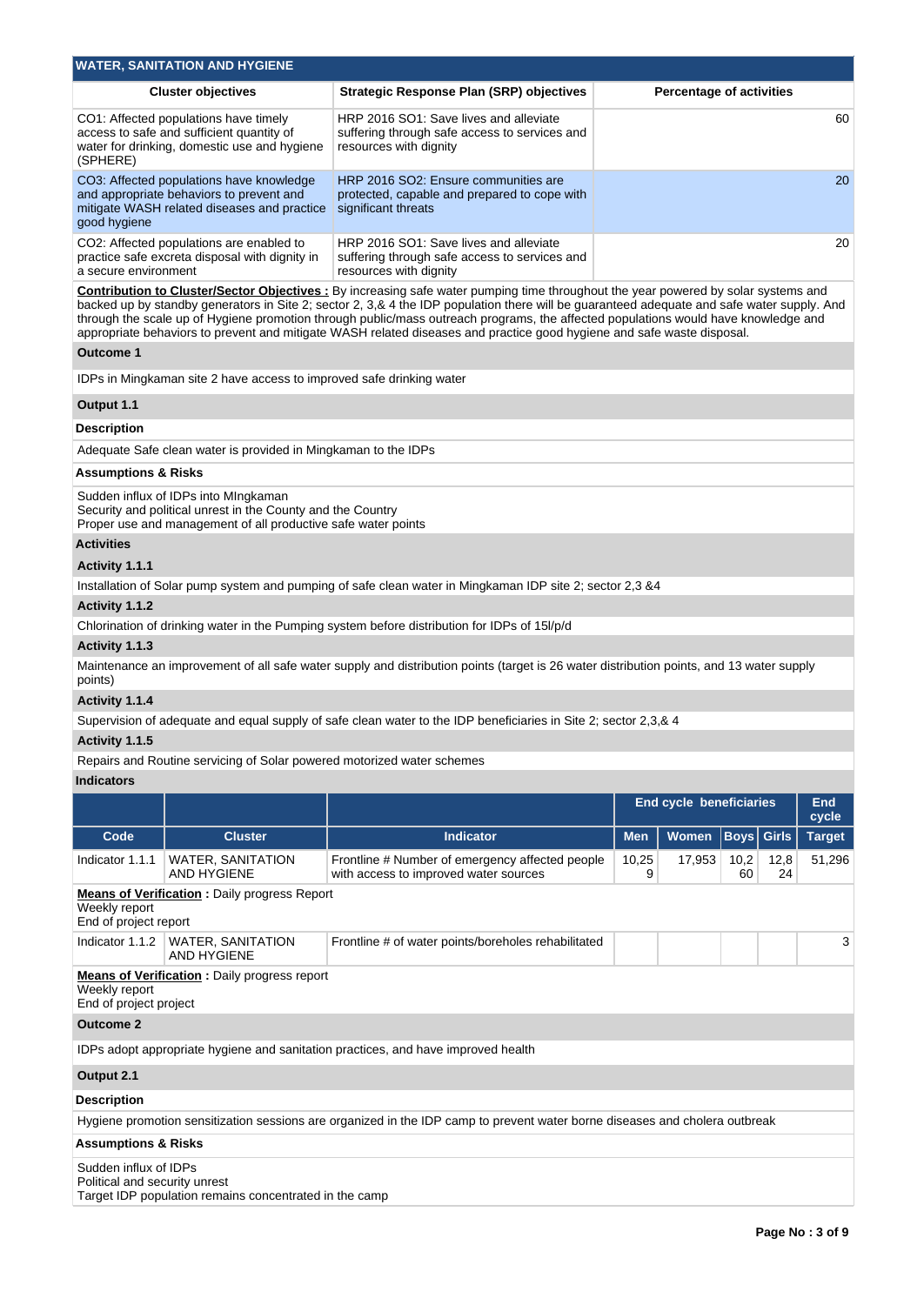## **Activities**

## **Activity 2.1.1**

Conduct regular hygiene promotion sessions in Mingkaman including minor update training and ensure there is registration and accountability for the training output expectations

## **Activity 2.1.2**

Conduct regular House-to-house visits with key hygiene promotion messages and ensure the distribution of water treatment supplements like Aquatabs, Pur for the purification of water before drinking/use

# **Activity 2.1.3**

Conduction mass/public hygiene promotion and provision of soaps for hand washing facilities for the IDPs

## **Indicators**

|                                                                                                                                                                                                                                                                                                                                                |                                                                                                                      |                                                                                                                                                                                                                            | <b>End cycle beneficiaries</b> |                                |             |              | <b>End</b><br>cycle |  |
|------------------------------------------------------------------------------------------------------------------------------------------------------------------------------------------------------------------------------------------------------------------------------------------------------------------------------------------------|----------------------------------------------------------------------------------------------------------------------|----------------------------------------------------------------------------------------------------------------------------------------------------------------------------------------------------------------------------|--------------------------------|--------------------------------|-------------|--------------|---------------------|--|
| Code                                                                                                                                                                                                                                                                                                                                           | <b>Cluster</b>                                                                                                       | <b>Indicator</b>                                                                                                                                                                                                           | <b>Men</b>                     | <b>Women</b>                   | <b>Boys</b> | <b>Girls</b> | <b>Target</b>       |  |
| Indicator 2.1.1                                                                                                                                                                                                                                                                                                                                | WATER, SANITATION<br>AND HYGIENE                                                                                     | Frontline # of emergency affected people<br>equipped to practice good hygiene behaviors<br>through participatory hygiene promotion                                                                                         | 10,25<br>9                     | 17,953                         | 10,2<br>60  | 12,8<br>24   | 51,296              |  |
| Weekly report                                                                                                                                                                                                                                                                                                                                  | <b>Means of Verification:</b> Progress report<br>Trained list of hygiene promoters                                   |                                                                                                                                                                                                                            |                                |                                |             |              |                     |  |
| Indicator 2.1.2                                                                                                                                                                                                                                                                                                                                | <b>WATER, SANITATION</b><br><b>AND HYGIENE</b>                                                                       | Frontline # of emergency affected people enabled<br>to practice safe water at the household level.                                                                                                                         | 10,25<br>9                     | 17,953                         | 10,2<br>60  | 12,8<br>24   | 51,296              |  |
| Household safe water survey                                                                                                                                                                                                                                                                                                                    | <b>Means of Verification:</b> Daily progress report<br>Attendance list on trained hygiene promoters and reached IDPs |                                                                                                                                                                                                                            |                                |                                |             |              |                     |  |
| <b>Outcome 3</b>                                                                                                                                                                                                                                                                                                                               |                                                                                                                      |                                                                                                                                                                                                                            |                                |                                |             |              |                     |  |
|                                                                                                                                                                                                                                                                                                                                                | Households adopt appropriate hygiene and sanitation practices                                                        |                                                                                                                                                                                                                            |                                |                                |             |              |                     |  |
| Output 3.1                                                                                                                                                                                                                                                                                                                                     |                                                                                                                      |                                                                                                                                                                                                                            |                                |                                |             |              |                     |  |
| <b>Description</b>                                                                                                                                                                                                                                                                                                                             |                                                                                                                      |                                                                                                                                                                                                                            |                                |                                |             |              |                     |  |
| management                                                                                                                                                                                                                                                                                                                                     |                                                                                                                      | Sanitation in the Mingkaman IDP settlement is improved through safe excreta disposal, maintenance of latrines and solid waste                                                                                              |                                |                                |             |              |                     |  |
| Assumptions & Risks                                                                                                                                                                                                                                                                                                                            |                                                                                                                      |                                                                                                                                                                                                                            |                                |                                |             |              |                     |  |
| Political and security stability                                                                                                                                                                                                                                                                                                               | No immediate influx of additional IDPs                                                                               |                                                                                                                                                                                                                            |                                |                                |             |              |                     |  |
| <b>Activities</b>                                                                                                                                                                                                                                                                                                                              |                                                                                                                      |                                                                                                                                                                                                                            |                                |                                |             |              |                     |  |
| Activity 3.1.1                                                                                                                                                                                                                                                                                                                                 |                                                                                                                      |                                                                                                                                                                                                                            |                                |                                |             |              |                     |  |
|                                                                                                                                                                                                                                                                                                                                                | Decommissioning of latrines in Site 0 and Site 2 (target 116)                                                        |                                                                                                                                                                                                                            |                                |                                |             |              |                     |  |
| Activity 3.1.2                                                                                                                                                                                                                                                                                                                                 |                                                                                                                      |                                                                                                                                                                                                                            |                                |                                |             |              |                     |  |
|                                                                                                                                                                                                                                                                                                                                                |                                                                                                                      | Supervision of latrines by latrines caretakers (target 116) and equipping of at least 100 public latrines with safe and clean sanitation<br>materials like soap, handwashing buckets, water buckets, detergents (Jik), etc |                                |                                |             |              |                     |  |
| Activity 3.1.3                                                                                                                                                                                                                                                                                                                                 |                                                                                                                      |                                                                                                                                                                                                                            |                                |                                |             |              |                     |  |
|                                                                                                                                                                                                                                                                                                                                                | maintenance of hand washing facilities including water delivery and soap                                             |                                                                                                                                                                                                                            |                                |                                |             |              |                     |  |
| Activity 3.1.4                                                                                                                                                                                                                                                                                                                                 |                                                                                                                      |                                                                                                                                                                                                                            |                                |                                |             |              |                     |  |
|                                                                                                                                                                                                                                                                                                                                                | Solid waste management and disposal (target 10,000IDPs)                                                              |                                                                                                                                                                                                                            |                                |                                |             |              |                     |  |
| <b>Indicators</b>                                                                                                                                                                                                                                                                                                                              |                                                                                                                      |                                                                                                                                                                                                                            |                                |                                |             |              |                     |  |
|                                                                                                                                                                                                                                                                                                                                                |                                                                                                                      |                                                                                                                                                                                                                            |                                | <b>End cycle beneficiaries</b> |             |              | End<br>cycle        |  |
| Code                                                                                                                                                                                                                                                                                                                                           | <b>Cluster</b>                                                                                                       | <b>Indicator</b>                                                                                                                                                                                                           | <b>Men</b>                     | Women Boys Girls               |             |              | <b>Target</b>       |  |
| Indicator 3.1.1                                                                                                                                                                                                                                                                                                                                | <b>WATER, SANITATION</b><br><b>AND HYGIENE</b>                                                                       | Frontline # of latrines rehabilitated                                                                                                                                                                                      |                                |                                |             |              | 116                 |  |
| Weekly report                                                                                                                                                                                                                                                                                                                                  | <b>Means of Verification: Progress report</b>                                                                        |                                                                                                                                                                                                                            |                                |                                |             |              |                     |  |
| Indicator 3.1.2                                                                                                                                                                                                                                                                                                                                | <b>WATER, SANITATION</b><br><b>AND HYGIENE</b>                                                                       | Frontline # of emergency affected people with<br>access to improved sanitation facilities                                                                                                                                  | 2,500                          | 4,000                          | 1,50<br>0   | 2,00<br>0    | 10,000              |  |
| Means of Verification: All public latrines (Household latrines) equipped with cleaning materials like detergent/soap, buckets, qumboots,<br>brush, hand washing buckets, gloves.<br>Atleast 100 latrines equipped with sanitation facility and functioning<br>Atleast 20 persons use each latrine at Household/communal level latrines setting |                                                                                                                      |                                                                                                                                                                                                                            |                                |                                |             |              |                     |  |
| <b>Additional Targets:</b>                                                                                                                                                                                                                                                                                                                     |                                                                                                                      |                                                                                                                                                                                                                            |                                |                                |             |              |                     |  |
| M & R                                                                                                                                                                                                                                                                                                                                          |                                                                                                                      |                                                                                                                                                                                                                            |                                |                                |             |              |                     |  |
| <b>Monitoring &amp; Reporting plan</b>                                                                                                                                                                                                                                                                                                         |                                                                                                                      |                                                                                                                                                                                                                            |                                |                                |             |              |                     |  |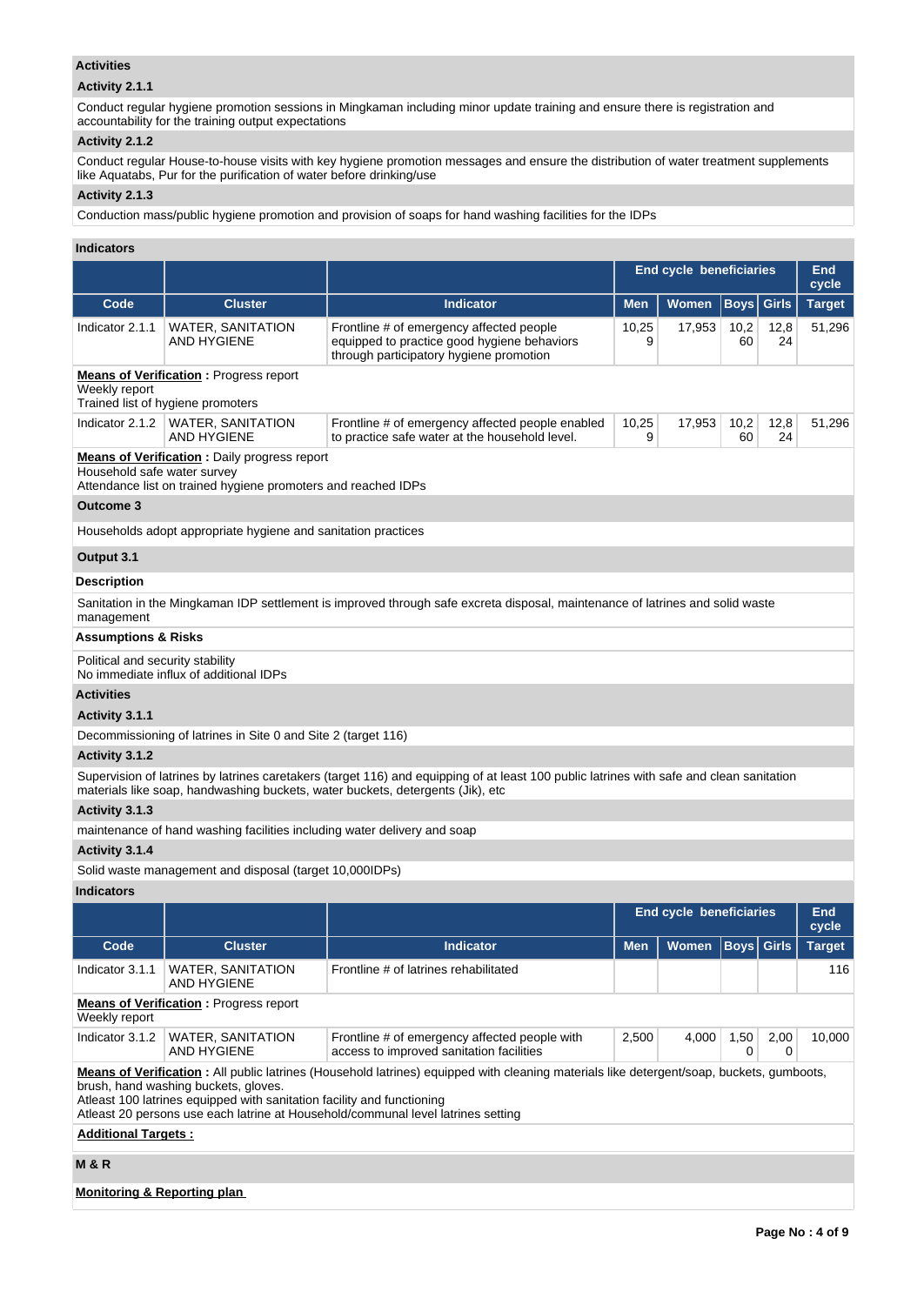Monitoring will be integrated throughout the project. The program manager and his team will be in charge of followup and reporting on the activities using RUWASSA reporting tools (weekly reports, activity reports, progress report and updates). There will be continuous activity progress to the WASH Cluster and coordination team for close monitoring according to objectives.

#### **Workplan**

| Activitydescription                                                                                                                                                                 | Year | 1            | $\overline{2}$ | 3 | 4 | 5 |  | 8 | 9  |              | $10$ 11 12   |                         |
|-------------------------------------------------------------------------------------------------------------------------------------------------------------------------------------|------|--------------|----------------|---|---|---|--|---|----|--------------|--------------|-------------------------|
| Activity 1.1.1: Installation of Solar pump system and pumping of safe clean water in<br>2016<br>Mingkaman IDP site 2; sector 2,3 &4                                                 |      |              |                |   |   |   |  |   |    |              | $X$ $X$ $X$  |                         |
|                                                                                                                                                                                     | 2017 |              |                |   |   |   |  |   |    |              |              |                         |
| Activity 1.1.2: Chlorination of drinking water in the Pumping system before<br>2016<br>distribution for IDPs of 15l/p/d<br>2017                                                     |      |              |                |   |   |   |  |   | X. | X.           | ΙX.          | $\mathsf{X}$            |
|                                                                                                                                                                                     |      | $\mathsf{X}$ | ΙX.            |   |   |   |  |   |    |              |              |                         |
| Activity 1.1.3: Maintenance an improvement of all safe water supply and<br>2016<br>distribution points (target is 26 water distribution points, and 13 water supply points)<br>2017 |      |              |                |   |   |   |  |   | X. | X            | $\mathsf{X}$ | $\mathsf{X}$            |
|                                                                                                                                                                                     |      | $\mathsf{X}$ | X              |   |   |   |  |   |    |              |              |                         |
| Activity 1.1.4: Supervision of adequate and equal supply of safe clean water to the<br>IDP beneficiaries in Site 2; sector 2,3,& 4                                                  | 2016 |              |                |   |   |   |  |   | X. | $\times$     | ΙX.          | $\mathsf{X}$            |
|                                                                                                                                                                                     | 2017 | X            | ΙX.            |   |   |   |  |   |    |              |              |                         |
| Activity 1.1.5: Repairs and Routine servicing of Solar powered motorized water<br>schemes                                                                                           | 2016 |              |                |   |   |   |  |   |    | X            |              | X                       |
|                                                                                                                                                                                     | 2017 |              | X              |   |   |   |  |   |    |              |              |                         |
| Activity 2.1.1: Conduct regular hygiene promotion sessions in Mingkaman including                                                                                                   |      |              |                |   |   |   |  |   | X. | <b>X</b>     | $\mathsf{X}$ | $\mathsf{X}$            |
| minor update training and ensure there is registration and accountability for the<br>training output expectations                                                                   | 2017 | $X$ $X$      |                |   |   |   |  |   |    |              |              |                         |
| Activity 2.1.2: Conduct regular House-to-house visits with key hygiene promotion<br>messages and ensure the distribution of water treatment supplements like                        | 2016 |              |                |   |   |   |  |   | X. | X            | $\mathsf{X}$ | $\mathsf{X}$            |
| Aquatabs, Pur for the purification of water before drinking/use                                                                                                                     | 2017 | $X$ $X$      |                |   |   |   |  |   |    |              |              |                         |
| Activity 2.1.3: Conduction mass/public hygiene promotion and provision of soaps<br>for hand washing facilities for the IDPs                                                         | 2016 |              |                |   |   |   |  |   | X. | $\times$     | IX.          | $\mathsf{X}$            |
|                                                                                                                                                                                     | 2017 | X.           | $\mathsf{X}$   |   |   |   |  |   |    |              |              |                         |
| Activity 3.1.1: Decommissioning of latrines in Site 0 and Site 2 (target 116)                                                                                                       | 2016 |              |                |   |   |   |  |   | X  | $\mathsf{X}$ | $\mathsf{X}$ | $\mathsf{I} \mathsf{X}$ |
|                                                                                                                                                                                     | 2017 | X.           | ΙX.            |   |   |   |  |   |    |              |              |                         |
| Activity 3.1.2: Supervision of latrines by latrines caretakers (target 116) and<br>equipping of at least 100 public latrines with safe and clean sanitation materials               | 2016 |              |                |   |   |   |  |   | X  | X            | X            | $\mathsf{I}\mathsf{X}$  |
| like soap, handwashing buckets, water buckets, detergents (Jik), etc                                                                                                                | 2017 | X            | $\mathsf{X}$   |   |   |   |  |   |    |              |              |                         |
| Activity 3.1.3: maintenance of hand washing facilities including water delivery and<br>soap                                                                                         |      |              |                |   |   |   |  |   | X. | $\mathsf{X}$ | $\mathsf{X}$ | $\mathsf{X}$            |
|                                                                                                                                                                                     |      | $\mathsf{X}$ | $\mathsf{X}$   |   |   |   |  |   |    |              |              |                         |
| Activity 3.1.4: Solid waste management and disposal (target 10,000IDPs)                                                                                                             | 2016 |              |                |   |   |   |  |   |    | X            |              | X                       |
|                                                                                                                                                                                     | 2017 |              | X              |   |   |   |  |   |    |              |              |                         |

### **OTHER INFO**

#### **Accountability to Affected Populations**

RUWASSA will engage the local communities from from the start of this project like voluntary hygiene promoters and community hygiene promoters are all part of the affected communities. The local labor will be consulted and facilitated to select the competent persons or skills. There will be community sensitization and mobilization to participate in the joint monitoring visits with their positive opinions integrated into the project during the implementation progress as preparation towards sustainable operation and management

**Implementation Plan**

The implementation of the project will start immediately after notification for funding of the project, meanwhile all the water systems will continue to run until all necessary works are finished and connected to the new systems. Community mobilization and sensitization activities will be integrated into construction works, water point hygiene promotion, community hygiene promotion, household hygiene promotion. This will be on-job training and capacity building during the construction works

#### **Coordination with other Organizations in project area**

| Name of the organization                                         | Areas/activities of collaboration and rationale                |  |  |  |  |  |  |  |
|------------------------------------------------------------------|----------------------------------------------------------------|--|--|--|--|--|--|--|
| Help ev.                                                         | Sanitation and Hygiene promotion coverage in site 1 and site 3 |  |  |  |  |  |  |  |
| <b>Environment Marker Of The Project</b>                         |                                                                |  |  |  |  |  |  |  |
| A+: Neutral Impact on environment with mitigation or enhancement |                                                                |  |  |  |  |  |  |  |
| <b>Gender Marker Of The Project</b>                              |                                                                |  |  |  |  |  |  |  |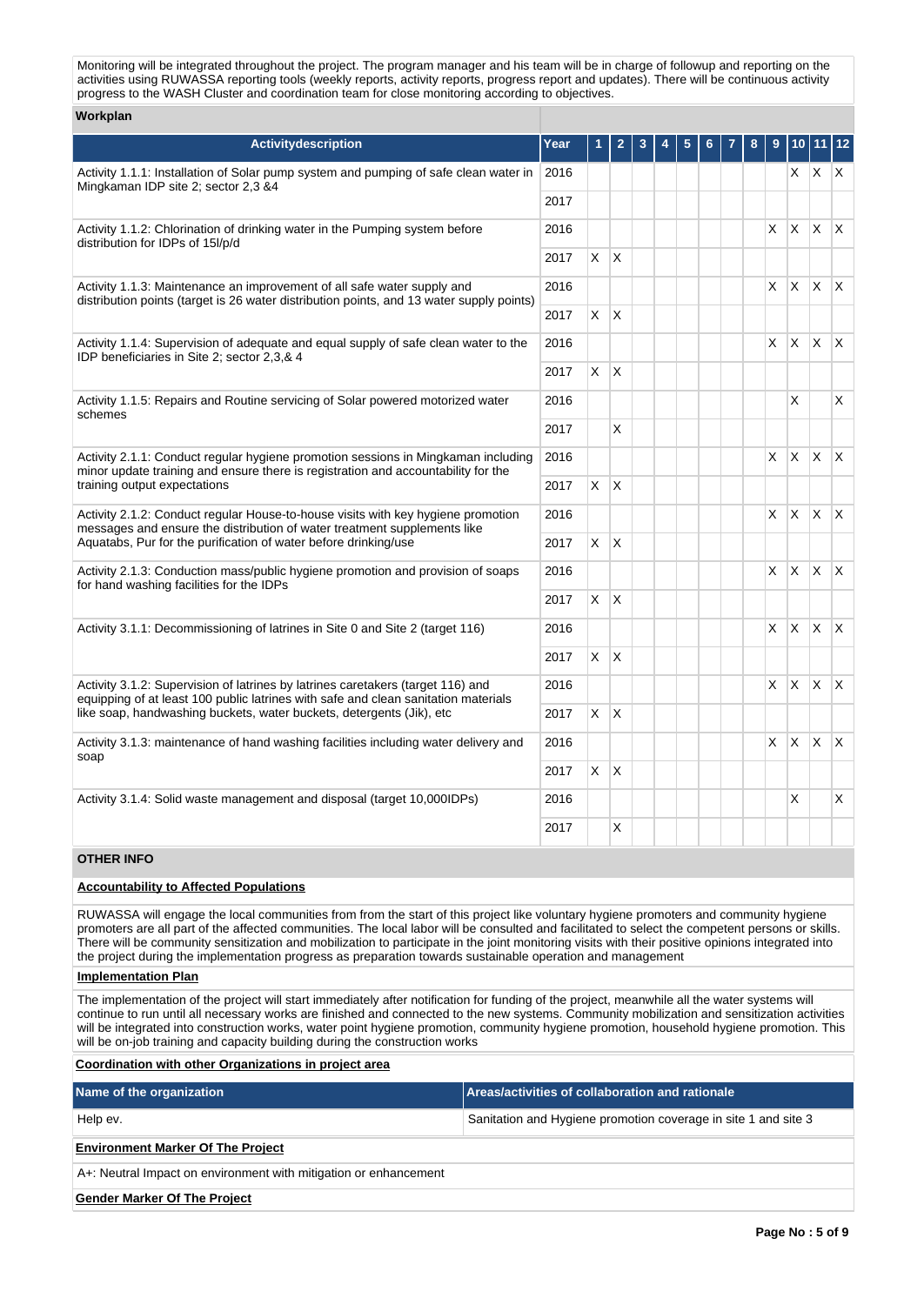2a-The project is designed to contribute significantly to gender equality

### **Justify Chosen Gender Marker Code**

This being a WASH project for the most vulnerable IDPs in Mingkaman, Gender requirements have been considered while assessing needs in the design and Implementation of this project. The project has been designed in such a way that the WASH facilities favor the convenience of Women, Children, pregnant women, the old, and persons with disability by ensuring adequate water supply through transformation of 3 water systems with solar powered pumps. In the establishment of the Water Management Committees- WMC it is a requirement that women presence in the committees are given first

priority.

### **Protection Mainstreaming**

There is high consideration for the protection of civil population especially the vulnerable IDPs in settlement. These most vulnerable are women, girls, children, elderly who need service and access to all the critical WASH services . There is priority given for the safety and dignity of the vulnerable IDPs the project intends to minimize as much as possible any negative impact that may arise due to its implementation gender segregation and community sensitization will contribute significantly to the safety and implementation of the project

#### **Country Specific Information**

### **Safety and Security**

The project location is currently more calm, with relative imposed curfew as precaution measure. There is great guarantee of the safety of staffs and implementation of project activities in the sites planned No cases of insecurity reported

### **Access**

The project target location is currently accessible by road, water and also by air. These diversity of means of transport will support facilitate project implementation.

### **BUDGET**

| Code | <b>Budget Line Description</b> |  |  |  | D/S Quantity Unit Duration %<br><b>Cost Recurran charged</b><br><b>I</b> ce | <b>Ito CHF</b> | <b>Total Cost</b> |
|------|--------------------------------|--|--|--|-----------------------------------------------------------------------------|----------------|-------------------|
|------|--------------------------------|--|--|--|-----------------------------------------------------------------------------|----------------|-------------------|

## **Staff and Other Personnel Costs**

| 1.1 | Director                                                                                                                                                                                                                                                                                                                                                                                                                                                     | S |                | $1 \mid 1.000$<br>.00  | 6            | 100.00 | 6.000.00  |
|-----|--------------------------------------------------------------------------------------------------------------------------------------------------------------------------------------------------------------------------------------------------------------------------------------------------------------------------------------------------------------------------------------------------------------------------------------------------------------|---|----------------|------------------------|--------------|--------|-----------|
|     | 1 Director at \$1,000 per month (Tax and Salary for 1 month)                                                                                                                                                                                                                                                                                                                                                                                                 |   |                |                        |              |        |           |
| 1.2 | WASH Program Manager                                                                                                                                                                                                                                                                                                                                                                                                                                         | D |                | $1 \mid 2,000$<br>.00. | 6            | 100.00 | 12,000.00 |
|     | 1 Program Manager at \$2,000 per month (tax and salary for 1 month)                                                                                                                                                                                                                                                                                                                                                                                          |   |                |                        |              |        |           |
| 1.3 | WASH Field Coordinator Mingkaman                                                                                                                                                                                                                                                                                                                                                                                                                             | D |                | $1 \mid 1,500$<br>.00  | 6            | 100.00 | 9,000.00  |
|     | 1 Field Coordinator at \$1,500 per month (tax and salary for 1 month)                                                                                                                                                                                                                                                                                                                                                                                        |   |                |                        |              |        |           |
| 1.4 | Sanitation Supervisor Mingkaman                                                                                                                                                                                                                                                                                                                                                                                                                              | D |                | $2 \mid 1,500$<br>.00. | 6            | 100.00 | 18,000.00 |
|     | 2 staffs (Sanitation supervisors at \$1,500 per month (tax and salary for 1 month)                                                                                                                                                                                                                                                                                                                                                                           |   |                |                        |              |        |           |
| 1.5 | Senior Hygiene Promoter Mingkaman                                                                                                                                                                                                                                                                                                                                                                                                                            | D | 1 <sup>1</sup> | 1.000<br>.00           | 6            | 100.00 | 6.000.00  |
|     | 1 Senior Hygiene Promoter at \$1,000 per month (tax and salary for 1 month)                                                                                                                                                                                                                                                                                                                                                                                  |   |                |                        |              |        |           |
| 1.6 | WATSAN daily workers Community Hygiene Promoters<br>incentives in Mingkaman                                                                                                                                                                                                                                                                                                                                                                                  | D | 55             | 4.00                   | 180          | 100.00 | 39,600.00 |
|     | 55 WATSAN (Community Hygiene Promoters, Water point Hygiene promoters, and Household Hygiene promoters) daily workers<br>at \$4/day, 30 days for 1 month, for 6months                                                                                                                                                                                                                                                                                        |   |                |                        |              |        |           |
|     | <b>Section Total</b>                                                                                                                                                                                                                                                                                                                                                                                                                                         |   |                |                        |              |        | 90,600.00 |
|     | <b>Supplies, Commodities, Materials</b>                                                                                                                                                                                                                                                                                                                                                                                                                      |   |                |                        |              |        |           |
| 2.1 | Supply of Solar pumps, panels and other additional<br>accessories                                                                                                                                                                                                                                                                                                                                                                                            | D |                | 3 32,00<br>0.00        | $\mathbf{1}$ | 100.00 | 96,000.00 |
|     | These supplies for the solar system are in complete sets for the installation of solar powered pump in order to adequately supply<br>water. These 3 systems to be transformed from Generator powered source to Solar is to ensure sustainable and adequate supply<br>of safe clean water to IDPs in site 2 since, currently there is a huge challenge nationwide on the access and availability, and<br>transportation of fuel for running these generators. |   |                |                        |              |        |           |
| 2.2 | Supply of Hygiene promotion materials for Hygiene promotion<br>sessions and awareness                                                                                                                                                                                                                                                                                                                                                                        | D |                | $1 \ 2,300$<br>.00     | 1            | 100.00 | 2,300.00  |
|     | Supply of HP IEC materials, printing banners, visibility reflector jackets, megaphone s, batteries for megaphones. These<br>materials will be used by the HPs to reach out to the IDPs on mass hygiene promotion in public and House hold levels.                                                                                                                                                                                                            |   |                |                        |              |        |           |
| 2.3 | Supply of Sanitation Waste Management materials                                                                                                                                                                                                                                                                                                                                                                                                              | D | 1              | 5.000<br>.00.          | 1            | 100.00 | 5,000.00  |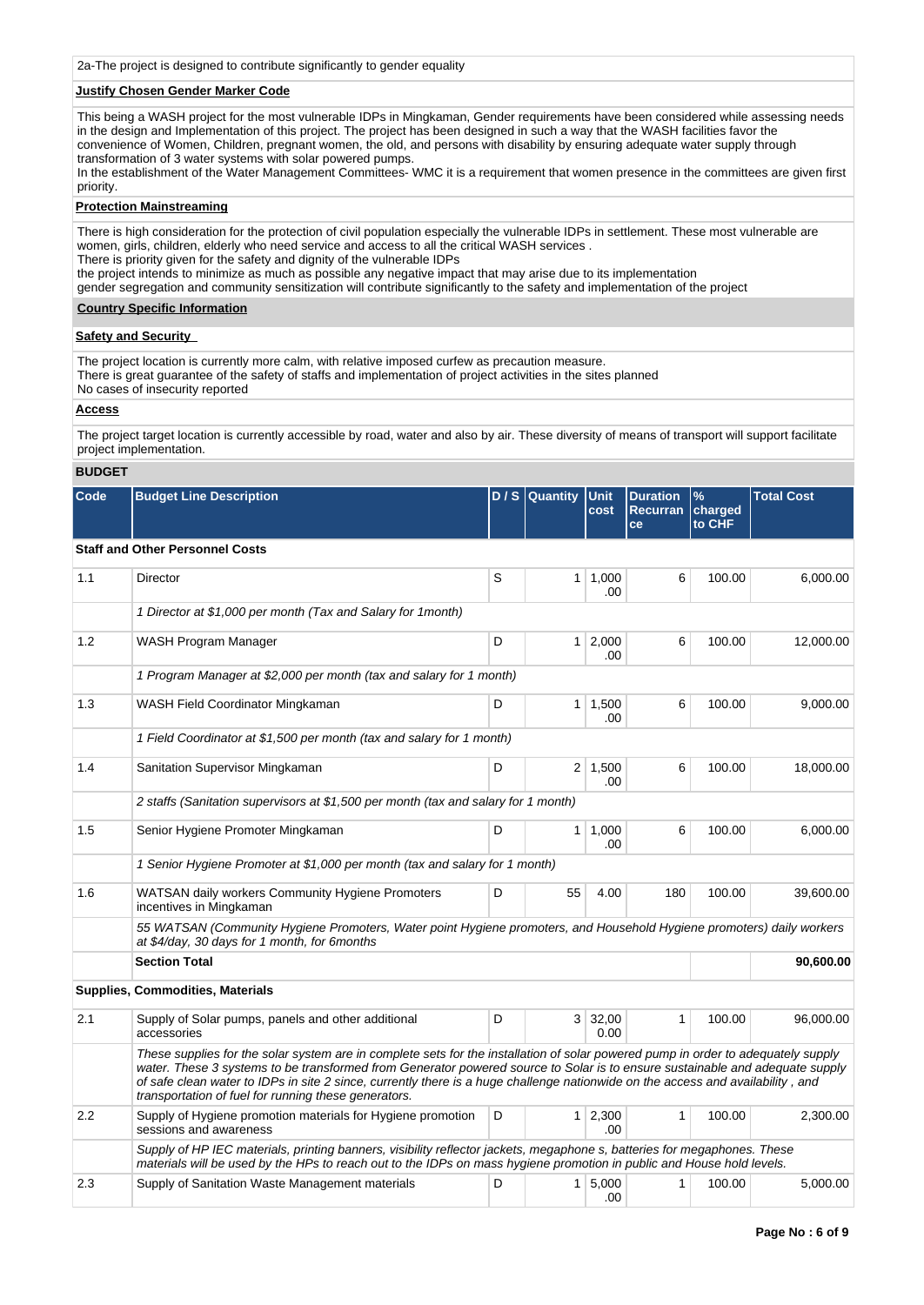|        | Supply of waste management materials for garbage collection (Garbage bins, Gum boots, gloves, rakes) these supplies will be<br>used for the safe disposal of waste materials in proper manner and encourage clean sanitation facility use and management in<br>public places                                                                                                                        |   |                |                        |   |        |            |
|--------|-----------------------------------------------------------------------------------------------------------------------------------------------------------------------------------------------------------------------------------------------------------------------------------------------------------------------------------------------------------------------------------------------------|---|----------------|------------------------|---|--------|------------|
| 2.4    | Supply of Water treatment consumables                                                                                                                                                                                                                                                                                                                                                               | D |                | 1 4,650<br>.00         | 1 | 100.00 | 4,650.00   |
|        | These water treatment consumables include; chlorine, Aluminium sulphate, Aquatabs & Pur tabs) These supplies will ensure that<br>all supplied water is treated before drinking/use by the IDP beneficiaries and this will enable prevent cases of water borne<br>diseases eg. Cholera, typhoid, AWD etc                                                                                             |   |                |                        |   |        |            |
| 2.5    | Sanitation Maintenance; Procurement of sanitation materials<br>for latrines                                                                                                                                                                                                                                                                                                                         | D | 1 <sup>1</sup> | 18,02<br>4.00          | 1 | 100.00 | 18,024.00  |
|        | Procurement of sanitation materials for latrines at household and communal level, maintenance of shelters and for cleaning of<br>latrines (brooms, nose masks, sand bags)                                                                                                                                                                                                                           |   |                |                        |   |        |            |
| 2.6    | Sanitation/Latrines decommisioning tools                                                                                                                                                                                                                                                                                                                                                            | D |                | $1 \mid 27,00$<br>0.00 | 1 | 100.00 | 27,000.00  |
|        | These are tools that will be used during the decommissioning of latrines at Household and communal level as an emergency<br>mitigation measure to prevent cases of latrine/waste floods during heavy rains eg. Claw hammers, Sprayers 16L, Spades with<br>handle, Hoes with handle, wooden pegs, buckets with lid/cover and preferably plastic, sisal rope, wheel borrow, lime industrial<br>powder |   |                |                        |   |        |            |
|        | <b>Section Total</b>                                                                                                                                                                                                                                                                                                                                                                                |   |                |                        |   |        | 152,974.00 |
| Travel |                                                                                                                                                                                                                                                                                                                                                                                                     |   |                |                        |   |        |            |
| 5.1    | Field monitoring and supervision for project staffs between<br>Mingkaman and Juba                                                                                                                                                                                                                                                                                                                   | D |                | $1 \mid 2,000$<br>.00  | 1 | 100.00 | 2,000.00   |
|        | This will cover for the movement of project staffs during implementation, supervision and assessment of the project progress and<br>implementation                                                                                                                                                                                                                                                  |   |                |                        |   |        |            |
| 5.2    | Vehicle fuel supply during project implementation for 2<br>vehicles                                                                                                                                                                                                                                                                                                                                 | D | 6000           | 1.85                   | 1 | 100.00 | 11,100.00  |
|        | Fuel supply for facilitating movement of project staffs and delivery of supplies of project materials within the project location to the<br>target location                                                                                                                                                                                                                                         |   |                |                        |   |        |            |
|        | <b>Section Total</b>                                                                                                                                                                                                                                                                                                                                                                                |   |                |                        |   |        | 13,100.00  |
|        | <b>Transfers and Grants to Counterparts</b>                                                                                                                                                                                                                                                                                                                                                         |   |                |                        |   |        |            |
| 6.1    | Bank charges                                                                                                                                                                                                                                                                                                                                                                                        | D |                | 2 400.0<br>0           | 2 | 100.00 | 1,600.00   |
|        | This charges are estimated transaction charges that would be levied for transaction done while implementing this project                                                                                                                                                                                                                                                                            |   |                |                        |   |        |            |
|        | <b>Section Total</b>                                                                                                                                                                                                                                                                                                                                                                                |   |                |                        |   |        | 1,600.00   |
|        | <b>General Operating and Other Direct Costs</b>                                                                                                                                                                                                                                                                                                                                                     |   |                |                        |   |        |            |
| 7.1    | Fuel supply for the running of Standby generators at all the 13<br>motorized water points in Mingkaman IDP camps                                                                                                                                                                                                                                                                                    | D | 5000           | 1.86                   | 1 | 100.00 | 9,300.00   |
|        | This fuel supply will ensure that safe clean water is adequately accessed by the vulnerable IDPs in Mingkaman                                                                                                                                                                                                                                                                                       |   |                |                        |   |        |            |
| 7.2    | Office rent space at the project location                                                                                                                                                                                                                                                                                                                                                           | D |                | $1 \mid 1,000$<br>.00  | 3 | 100.00 | 3,000.00   |
|        | This includes; rental charges, electricity, water supply, dislodging facility, general repairs and maintenance                                                                                                                                                                                                                                                                                      |   |                |                        |   |        |            |
| 7.3    | Internet access running cost                                                                                                                                                                                                                                                                                                                                                                        | D |                | 1   450.0              | 6 | 100.00 | 2,700.00   |
|        | This is to facilitate the communication between all WASH sector stakeholders for sharing of information and update on the<br>developments within and around humanitarian location and project progress                                                                                                                                                                                              |   |                |                        |   |        |            |
| 7.4    | Office supplies and stationery                                                                                                                                                                                                                                                                                                                                                                      | D |                | $1 \quad 2,000$<br>.00 | 1 | 100.00 | 2,000.00   |
|        | General office supplies, stationery in the project office in Mingkaman                                                                                                                                                                                                                                                                                                                              |   |                |                        |   |        |            |
| 7.5    | Conduct refresher training for Hygiene promoters                                                                                                                                                                                                                                                                                                                                                    | D |                | 24 50.00               | 1 | 100.00 | 1,200.00   |
|        | This training is to equip the Community Hygiene Promoters on updated knowledge and skills for the best practices to carryout HP<br>activities at house hold level and ensure proper sanitation in an IDP community setting                                                                                                                                                                          |   |                |                        |   |        |            |
| 7.6    | Operation and maintenance of all 13 motorized water schemes<br>besides handpump boreholes                                                                                                                                                                                                                                                                                                           | D |                | 13 50.00               | 6 | 100.00 | 3,900.00   |